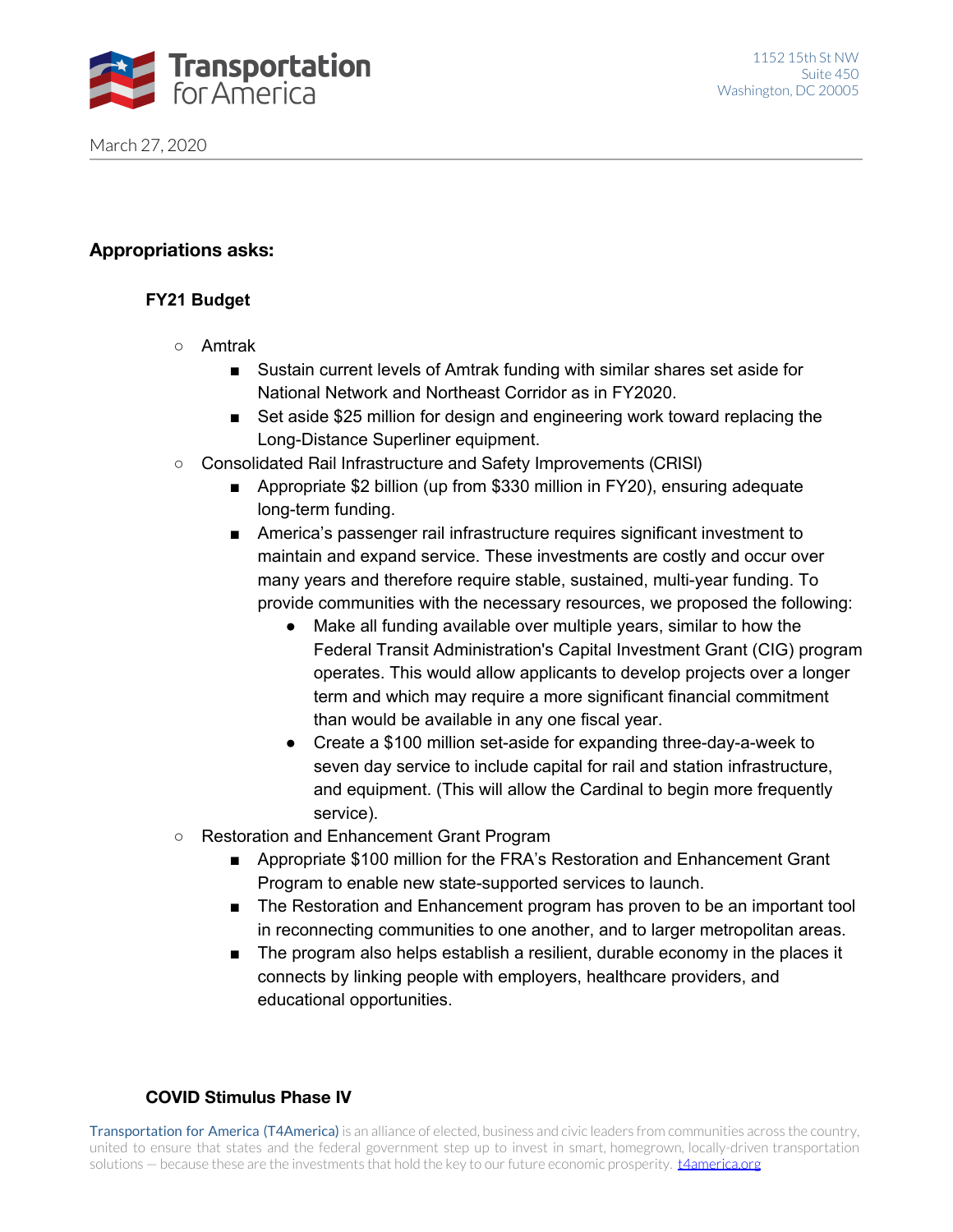

#### ○ Rural Broadband Access

- Appropriate \$1 billion for the USDA ReConnect Program, a \$450 million increase from the program's current \$550 million. Decades of working to bring broadband to rural parts of the United States have made it clear to broadband planners that many areas face obstacles that cannot be overcome with any of the existing funding options.
	- Set aside \$135 million of the \$450 million increase for rural areas with inherent geographic challenges. This includes areas where mountains, water bodies, national and state parkland, and other obstacles make commercial provision of broadband exceedingly nonviable. Lessons learned from efforts like the EPA-funded Cool and Connected program showed that areas bordered by these geographic features face even steeper challenges that often prove insurmountable when building the business case for expanded broadband service.
	- \$270 million should be set aside to ensure that rural broadband achieves 25mbps upload speed to ensure functional telemedicine and distance learning capabilities. In addition to these critical services, improved bandwidth will improve viability of small businesses and manufacturers that are currently limited by their internet connectivity during parts or all of their working days.
	- \$45 million of increase should be set aside to allow local units of government in rural communities to better survey the broadband connectivity within their jurisdiction. Relying on FCC Form 477 data that dramatically overstates coverage. The formula marks census blocks with a single served home as served, even if the rest of the census block is unserved or underserved. Surveys conducted with these funds should generate data at the address level.Further, funds should be set aside for allowing citizens to report their internet connectivity on public computers available at libraries, schools, and other public buildings. Additionally, communities should be able to conduct surveys by adding questions to utility bills, or sending questionnaires home with public school students.
- EPA Community Driven Environmental Protection
	- Appropriate \$20 million to the Environmental Protection agency's Integrated Environmental Strategies program for community technical assistance, with a portion set aside for rural communities impacted by the COVID outbreak.
		- This technical assistance would be provided by third party non profits with a demonstrated expertise and ability in rural technical assistance.
		- Applications for the technical assistance to be delivered should be awarded points based on tribal, state, and local governments that can leverage public and private investments to maximize protection of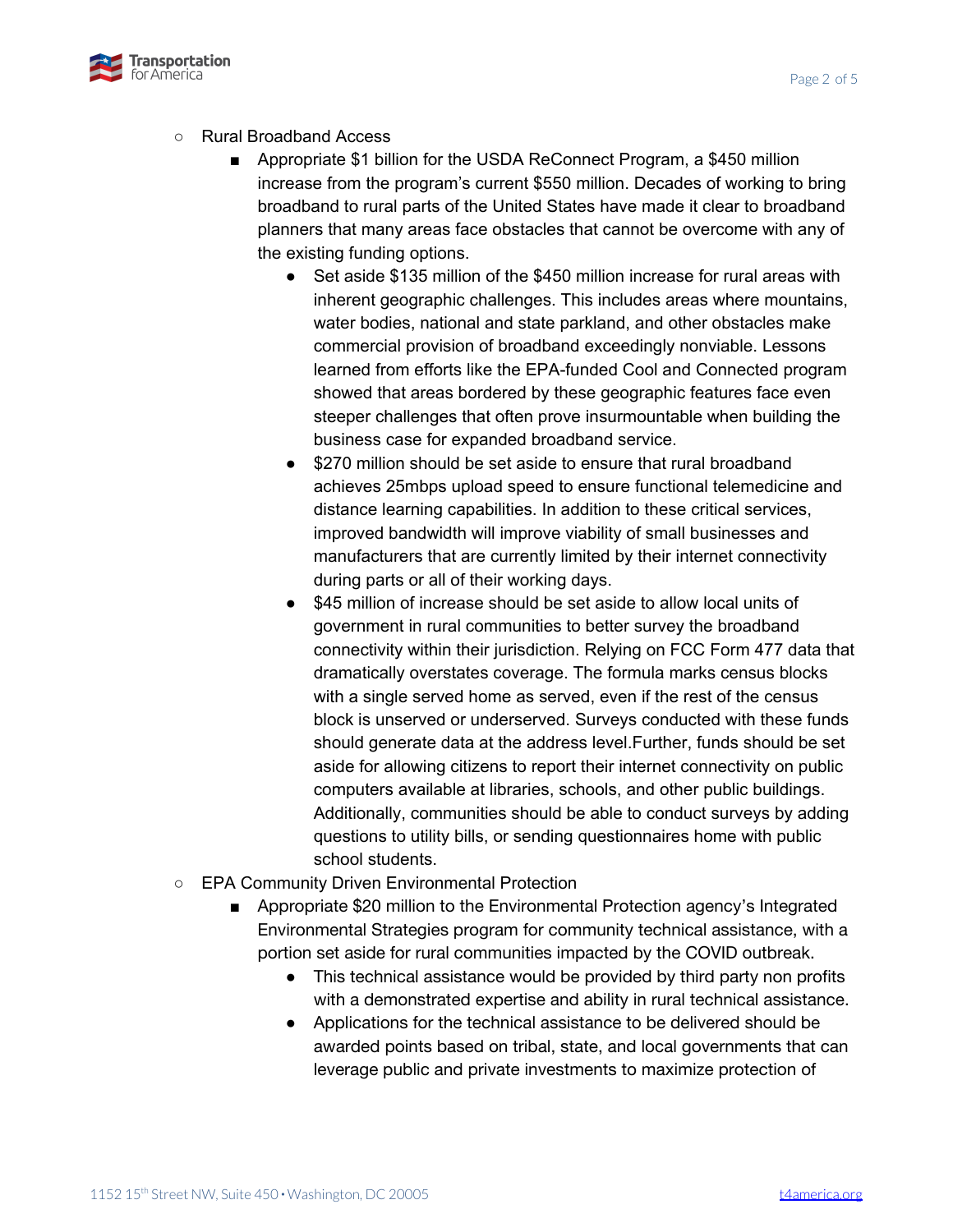



environmental resources and improve economic conditions through locally led capacity building.

- USDA Community Facilities Direct Loan and Grant Program
	- Appropriate \$5 billion for the USDA Community Facilities Direct Loan and Grant Program. Currently funded at \$2.8 billion.
		- These funds should ensure the best long term outcome for local governments.
		- Supplemental USDA Community Facilities Direct Loan and Grant Program funds should be distributed for COVID response according to producing best long term outcomes for local governments based on economically viable service provision.
		- To achieve this, applications, points should be awarded for proximity of new projects to existing GSA properties and ease of access for citizens, especially seniors, to required services. Required services include but are not limited to medical providers, educational services, grocery stores, and government offices.
- COVID Recovery Technical Assistance
	- Appropriate \$100 million to fund an interagency team to facilitate technical assistance.
		- Set aside \$80 million for USDA, EPA, DOT, EDA, and HUD to create an interagency team to facilitate technical assistance to rural areas to aid their recovery from the COVID outbreak.
		- The technical assistance should help communities drive their recoveries to focus on affordable and economically efficient development that begins with understanding the factors that drive their financial metrics.
		- Set aside \$20 million for administration.

# **Appropriations Report language**

#### **Amtrak**

- Amtrak Food Service Reform. Amtrak shall establish dining service to include freshly prepared food on all trains that covered more than 750 miles as of March 1, 2020.
	- This includes requirements that onboard food service shall be prepared and served by onboard service employees of the National Railroad Passenger Corporation, and available to all passengers, regardless of accommodation on a paid, prepaid, or other basis.
	- Amtrak shall provide any passenger surveys conducted regarding dining preferences to Congress.
		- Survey reports to Congress shall include results and methodology.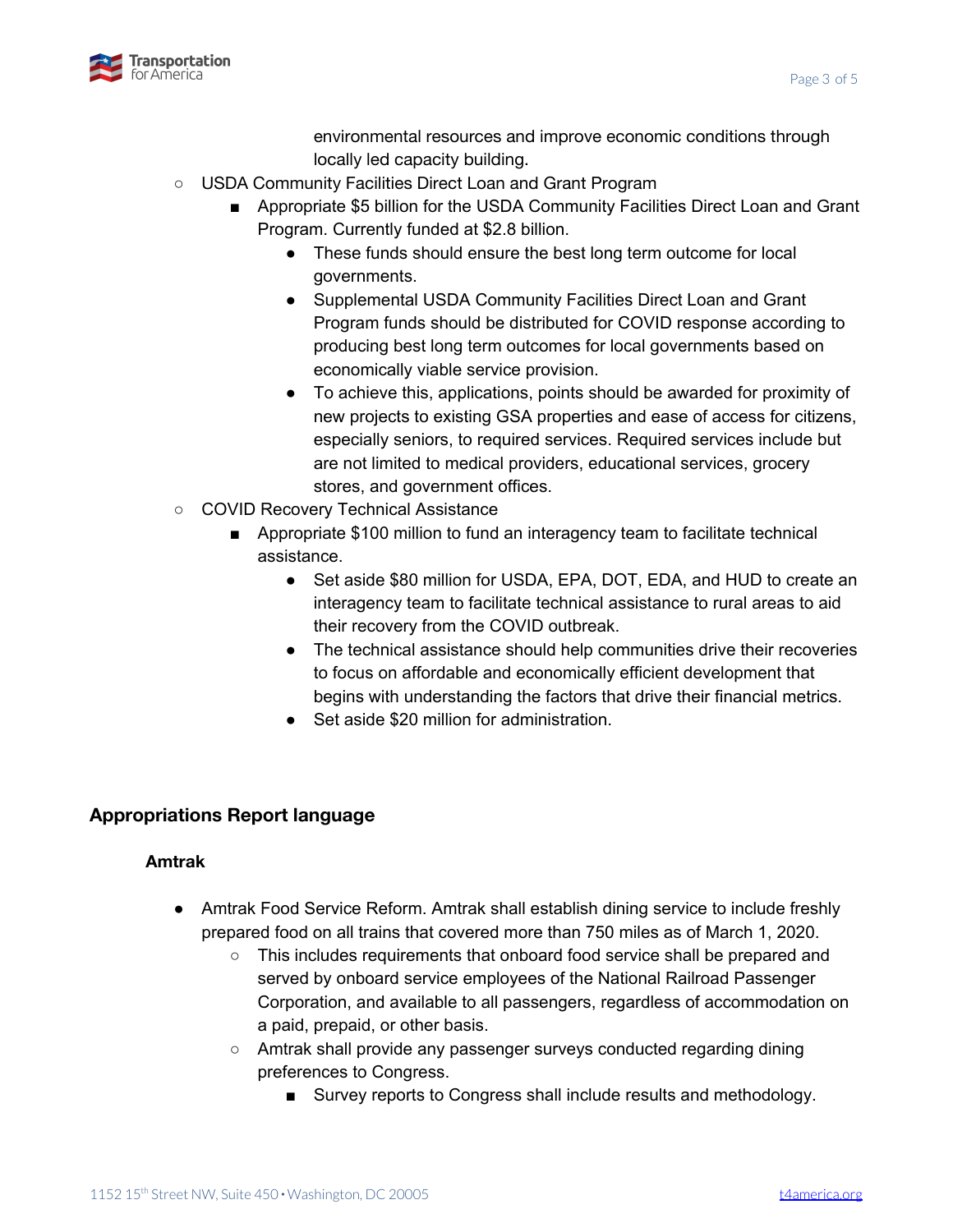

- Amtrak's National Network is essential transportation across much of America. Long Distance trains provide a critical link for many rural residents providing links to economic opportunity and medical care for many.
- To maintain service quality, passenger convenience, and schedule reliability; current routes operated by Amtrak should not be permanently substituted over all or part of their length by bus services.
- Amtrak shall make every effort to maintain a healthy and sanitary environment for passengers and onboard crew on all trains, with special attention paid to trains operating over 12 or more hours on a single route.
- Amtrak shall make every effort to grow the haulage of private cars on regularly scheduled trains and on special charter movements.

### **Pedestrian and Cyclist Safety at Railroad Crossings**

- **●** USDOT should consider the impacts of their policies and practices under the existing rail crossing safety program on the safety of pedestrians and cyclists.
- **●** In many communities, active rail lines bisect neighborhoods and disconnect people from jobs and services. Too often, people cross an active line to go to school, a doctor, or their job. This puts their health and life at risk, as well as putting at risk the people and goods utilizing the rail line.

## **Surface Transportation Reauthorization and Beyond**

#### **Fund grants for other interstate compacts to improve passenger rail service:**

- Appropriate \$5 million to promote regional coordination and sustain a vision of passenger rail service, Congress should incentivize the creation of interstate passenger rail compacts and commissions. To achieve this, Congress should:
	- Appropriate \$5 million annually to support funding for new and existing federally authorized passenger rail compacts and commissions. This funding will match non-federal commission funding on a 50-50 basis up to \$500,000 per entity.
	- Entities should include at least two member states and be required to accomplish certain goals;
		- i. Demonstrate progress to maintain, enhance, or restore or expand passenger rail service, including by hiring or contracting appropriate professionals;
		- ii. Receive non-federal matching funds from each of the involved states;
		- iii. Demonstrate work with freight and local partners to develop plans for expansion or restoration of passenger rail;